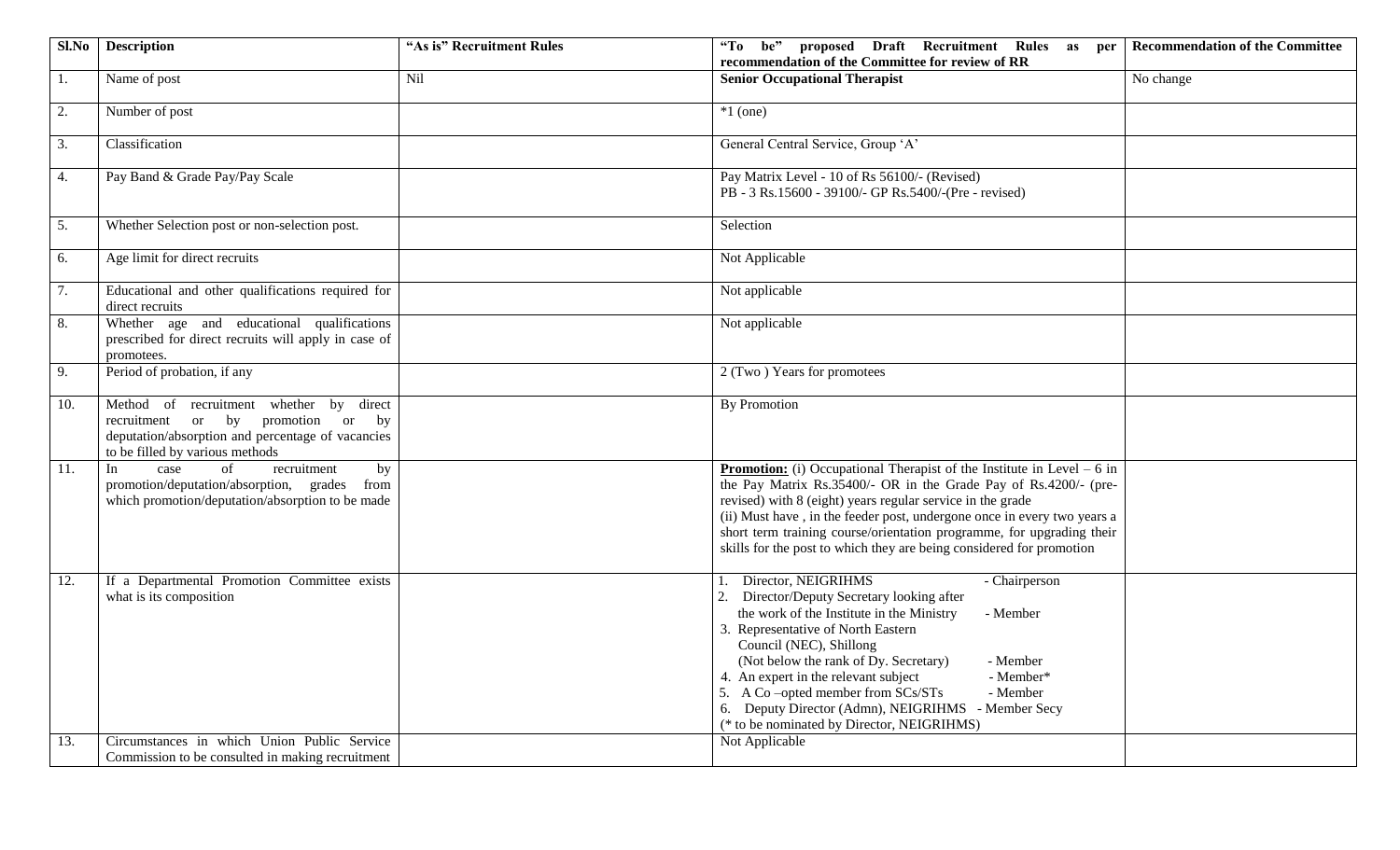| Sl.No          | <b>Description</b>                                                                                                                                                | "As is" Recruitment Rules | "To be" proposed Draft Recruitment Rules as per recommendation of Recommendation of the                                                                                                                                                                                                                                                                                                                                                                                                                                                                                                                 |                  |
|----------------|-------------------------------------------------------------------------------------------------------------------------------------------------------------------|---------------------------|---------------------------------------------------------------------------------------------------------------------------------------------------------------------------------------------------------------------------------------------------------------------------------------------------------------------------------------------------------------------------------------------------------------------------------------------------------------------------------------------------------------------------------------------------------------------------------------------------------|------------------|
|                |                                                                                                                                                                   |                           | the Committee for review of RR                                                                                                                                                                                                                                                                                                                                                                                                                                                                                                                                                                          | <b>Committee</b> |
|                | Name of post                                                                                                                                                      | Nil                       | <b>Senior Statistical Officer</b>                                                                                                                                                                                                                                                                                                                                                                                                                                                                                                                                                                       | No change        |
| 2              | Number of post                                                                                                                                                    |                           | *01(2016) * Subject to variation dependent on workload                                                                                                                                                                                                                                                                                                                                                                                                                                                                                                                                                  |                  |
| 3              | Classification                                                                                                                                                    |                           | General Central Service, Group 'A'                                                                                                                                                                                                                                                                                                                                                                                                                                                                                                                                                                      |                  |
| $\overline{4}$ | Pay Band & Grade Pay/Pay Scale                                                                                                                                    |                           | Level $-11$ in the Pay Matrix Rs.67700/- OR<br>Pay Band $-3$ Rs.15600-39100/- with Grade Pay of Rs.6600/- (pre-revised)                                                                                                                                                                                                                                                                                                                                                                                                                                                                                 |                  |
| 5              | Whether Selection post or non-selection post.                                                                                                                     |                           | Non Selection in case of promotion<br>Not applicable in case of deputation/direct recruitment                                                                                                                                                                                                                                                                                                                                                                                                                                                                                                           |                  |
| 6              | Age limit for direct recruits                                                                                                                                     |                           | Not exceeding 40 years (relaxable for Govt.Servants upto 5 years in accordance<br>with the instructions or orders issued by the Central Govt.from time to time)                                                                                                                                                                                                                                                                                                                                                                                                                                         |                  |
|                | Educational and other qualifications required for direct<br>recruits                                                                                              |                           | Post Graduate degree from a recognized University<br>1.<br>Post Graduate Diploma in Computer Application (PGDCA) from a<br>recognized Institution.<br>At least 5 (five) years experience in the relevant field in a hospital/Medical<br>Institution                                                                                                                                                                                                                                                                                                                                                     |                  |
| 8              | Whether age and educational qualifications prescribed for<br>direct recruits will apply in case of promotees.                                                     |                           | Not applicable                                                                                                                                                                                                                                                                                                                                                                                                                                                                                                                                                                                          |                  |
| 9              | Period of probation, if any                                                                                                                                       |                           | Not applicable                                                                                                                                                                                                                                                                                                                                                                                                                                                                                                                                                                                          |                  |
| 10             | Method of recruitment whether by direct recruitment or<br>by promotion or by deputation/absorption and percentage<br>of vacancies to be filled by various methods |                           | Promotion failing which by Deputation failing which by direct recruitment                                                                                                                                                                                                                                                                                                                                                                                                                                                                                                                               |                  |
| 11             | of<br>In<br>case<br>recruitment<br>by<br>promotion/deputation/absorption, grades from which<br>promotion/deputation/absorption to be made                         |                           | Promotion: Statistical Officer of the Institute in Level 10 in the Pay Matrix<br>Rs.56100/- OR in the Pay Band-3 Rs. 15600-39100/- with Grade Pay of Rs.5400/-<br>(pre-revised) with five years regular service in the grade                                                                                                                                                                                                                                                                                                                                                                            |                  |
|                |                                                                                                                                                                   |                           | Deputation: Officers of the Central Govt./State Government/Union Territories/<br>Autonomous Organizations/Statutory Bodies/Public Sector Undertaking<br>(a)<br>1. Holding analogous posts on regular basis in the parent cadre/department; or<br>2. With five years' service in the grade rendered after appointment on regular<br>basis in Level 10 in the Pay Matrix Rs.56100/- OR in the Pay Band-3 Rs.<br>15600-39100/- with Grade Pay of Rs.5400/- (pre-revised) or equivalent in the<br>parent cadre/department<br>(b) Possess educational qualification and experience prescribed Under column 7 |                  |
|                |                                                                                                                                                                   |                           | The period of deputation including the period of deputation in another ex-cadre<br>post held immediately preceding this appointment in the same or other<br>organization or department of the Central Government shall ordinarily not<br>exceed three years. The maximum age limit for appointment by deputation<br>shall be not exceeding 56 years on the closing date of receipt of application.                                                                                                                                                                                                      |                  |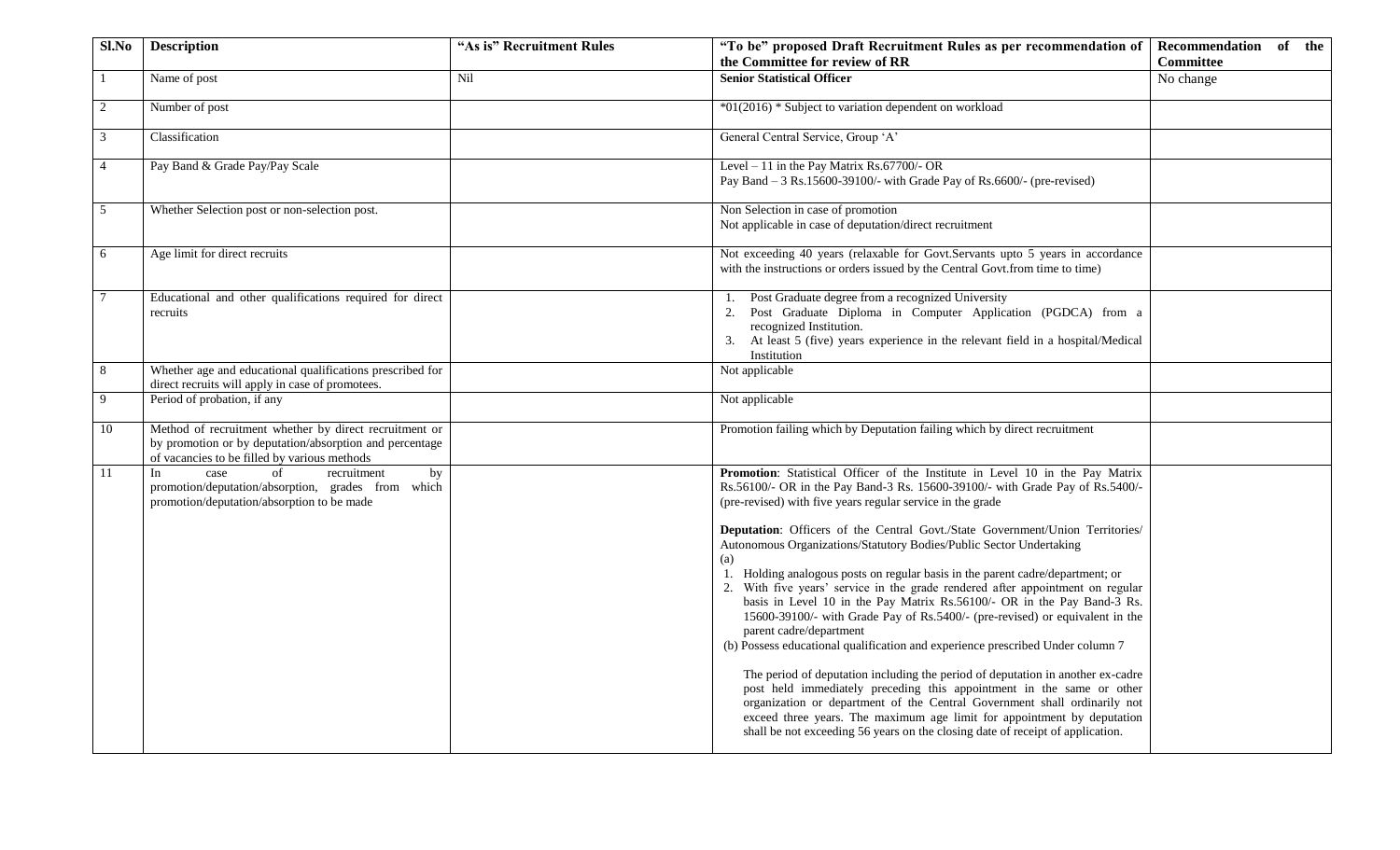| 12 | If a Departmental Promotion Committee exists what is its | . Director, NEIGRIHMS<br>Chairman                                   |
|----|----------------------------------------------------------|---------------------------------------------------------------------|
|    | composition                                              | 2. Director/Deputy Secretary<br>Member                              |
|    |                                                          | Looking after the work of the Institute in the Ministry             |
|    |                                                          | 3. Representative of North Eastern Council (NEC) Shillong<br>Member |
|    |                                                          | (not below the rank of Deputy Secretary)                            |
|    |                                                          | 4. An expert in the relevant subject<br>Member*                     |
|    |                                                          | 5. A co-opted member from SCs/STs<br>Member                         |
|    |                                                          | 6. Deputy Director (Administration), NEIGRIHMS<br>Member Secy       |
|    |                                                          |                                                                     |
|    |                                                          | (*to be nominated by the Director, NEIGRIHMS)                       |
|    | which Union Public Service<br>Circumstances in           | Not Applicable                                                      |
|    | Commission to be consulted in making recruitment         |                                                                     |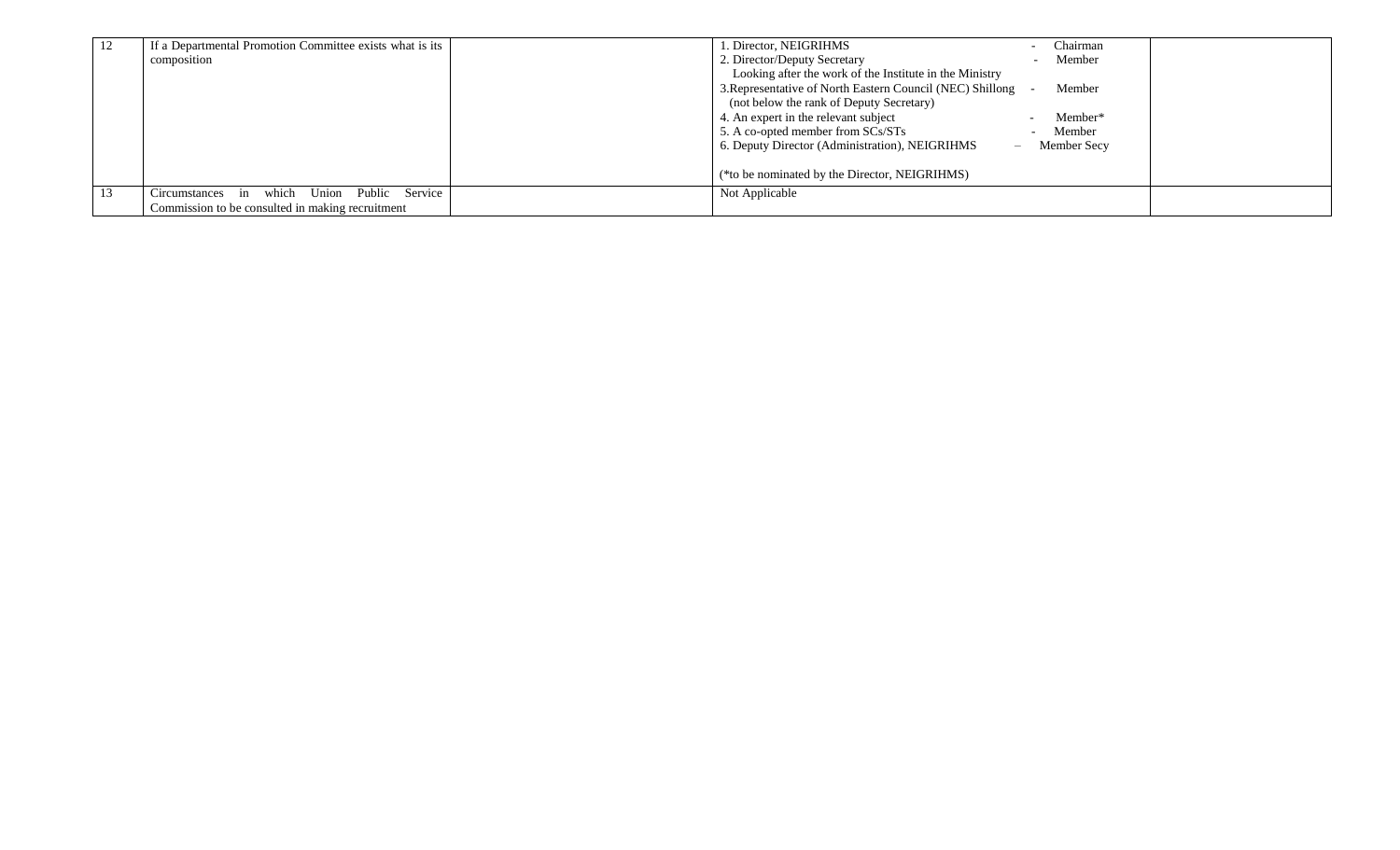| Sl.No          | <b>Description</b>                                                                                                                                                | "As is" Recruitment Rules | "To be" proposed Draft Recruitment Rules as per recommendation of                                                                                                                                                                                                                                                                                                                                                                                                                                                                                                                                                                                                                                                                              | Recommendation of the |
|----------------|-------------------------------------------------------------------------------------------------------------------------------------------------------------------|---------------------------|------------------------------------------------------------------------------------------------------------------------------------------------------------------------------------------------------------------------------------------------------------------------------------------------------------------------------------------------------------------------------------------------------------------------------------------------------------------------------------------------------------------------------------------------------------------------------------------------------------------------------------------------------------------------------------------------------------------------------------------------|-----------------------|
|                |                                                                                                                                                                   |                           | the Committee for review of RR                                                                                                                                                                                                                                                                                                                                                                                                                                                                                                                                                                                                                                                                                                                 | <b>Committee</b>      |
|                | Name of post                                                                                                                                                      | Nil                       | <b>Statistician cum Lecturer</b>                                                                                                                                                                                                                                                                                                                                                                                                                                                                                                                                                                                                                                                                                                               |                       |
| $\overline{2}$ | Number of post                                                                                                                                                    |                           | 1* (2018) *subject to variation depending on workload                                                                                                                                                                                                                                                                                                                                                                                                                                                                                                                                                                                                                                                                                          |                       |
| 3              | Classification                                                                                                                                                    |                           | General Central Service, Group 'A'                                                                                                                                                                                                                                                                                                                                                                                                                                                                                                                                                                                                                                                                                                             |                       |
| $\overline{4}$ | Pay Band & Grade Pay/Pay Scale                                                                                                                                    |                           | Level-10 in the Pay Matrix Rs. 56100/- Or<br>Pay Band - 3 Rs.15600 - 39100/- Grade Pay Rs.5400/-                                                                                                                                                                                                                                                                                                                                                                                                                                                                                                                                                                                                                                               |                       |
| 5              | Whether Selection post or non-selection post.                                                                                                                     |                           | Not Applicable                                                                                                                                                                                                                                                                                                                                                                                                                                                                                                                                                                                                                                                                                                                                 |                       |
| 6              | Age limit for direct recruits                                                                                                                                     |                           | Not exceeding 35 years (relaxable for Govt. servants upto 5 years in accordance<br>with the instructions or orders issued by the Central.Govt. from time to time)                                                                                                                                                                                                                                                                                                                                                                                                                                                                                                                                                                              |                       |
|                | Educational and other qualifications required for direct<br>recruits                                                                                              |                           | 1. First or Second Class (55%) in M.Sc (Statistics/Biostatistics)/<br>MA(Stat/Maths/Economics) with Statistics as a paper from a recognized<br>University or Institution<br>2. Should have cleared National Eligibility Test (NET) or a similar test conducted<br>by UGC like SLET/SET. Candidates with Ph.D degree are exempted from<br>requirement of NET/SLET/SET<br>3. Ability to use computers - Exposure and ability to use statistical software, hands<br>on experience in office applications, spread sheets and presentations etc.<br>4. Post Graduate diploma in Computer Application (PGDCA) from a recognized<br>Institution<br>5. Teaching/research experience of 2 (two) years in a recognized Medical cum<br>teaching Institute |                       |
| 8              | Whether age and educational qualifications prescribed for                                                                                                         |                           | Desirable: Ph.D in Statistics<br>Not Applicable                                                                                                                                                                                                                                                                                                                                                                                                                                                                                                                                                                                                                                                                                                |                       |
|                | direct recruits will apply in case of promotees.                                                                                                                  |                           |                                                                                                                                                                                                                                                                                                                                                                                                                                                                                                                                                                                                                                                                                                                                                |                       |
| 9              | Period of probation, if any                                                                                                                                       |                           | 2 years for direct recruits                                                                                                                                                                                                                                                                                                                                                                                                                                                                                                                                                                                                                                                                                                                    |                       |
| 10             | Method of recruitment whether by direct recruitment or<br>by promotion or by deputation/absorption and percentage<br>of vacancies to be filled by various methods |                           | Direct Recruitment                                                                                                                                                                                                                                                                                                                                                                                                                                                                                                                                                                                                                                                                                                                             |                       |
| 11             | In<br>of<br>by<br>recruitment<br>case<br>promotion/deputation/absorption, grades from which<br>promotion/deputation/absorption to be made                         |                           | Not Applicable                                                                                                                                                                                                                                                                                                                                                                                                                                                                                                                                                                                                                                                                                                                                 |                       |
| 12             | If a Departmental Promotion Committee exists what is its<br>composition<br>which Union Public<br>in<br>Service                                                    |                           | 1. Director, NEIGRIHMS<br>Chairman<br>2. Director/Deputy Secretary<br>- Member<br>Looking after the work of the Institute in the Ministry<br>3. Representative of North Eastern Council (NEC) Shillong -<br>Member<br>(not below the rank of Deputy Secretary)<br>4. An expert in the relevant subject<br>Member*<br>5. A co-opted member from SCs/STs<br>Member<br>6. Deputy Director (Administration), NEIGRIHMS<br>Member Secy<br>(*to be nominated by the Director, NEIGRIHMS)                                                                                                                                                                                                                                                             |                       |
| 13             | Circumstances<br>Commission to be consulted in making recruitment                                                                                                 |                           | Not Applicable                                                                                                                                                                                                                                                                                                                                                                                                                                                                                                                                                                                                                                                                                                                                 |                       |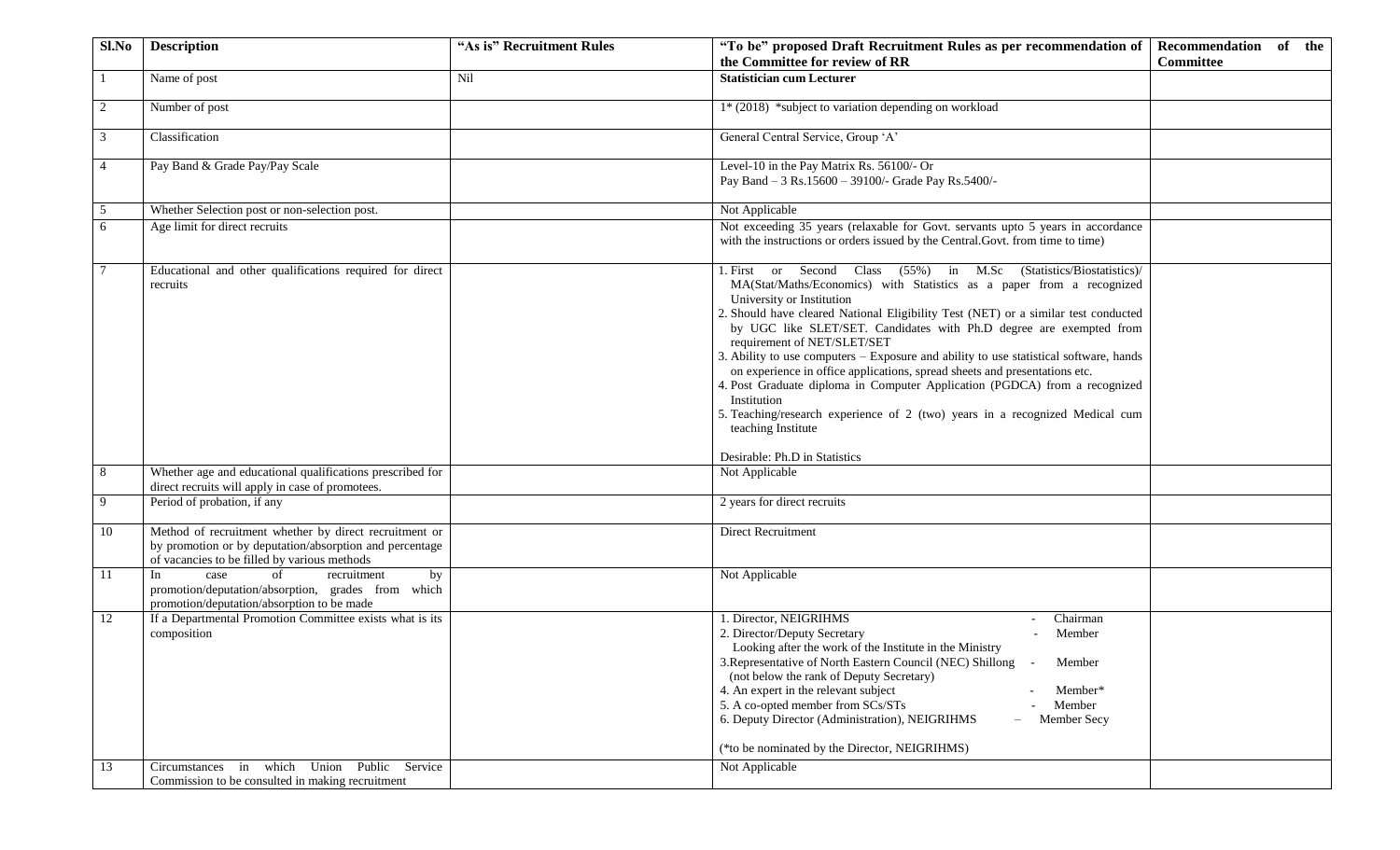| Sl.No          | <b>Description</b>                                                                                                                                                | "As is" Recruitment Rules | "To be"<br>proposed Draft Recruitment Rules<br>as per                                                                                                                                                                                                                                                                                                                                                                                                                                                                                                                                                                                                                                                                                                                                                                                                                                                                                 | Recommendation of the |
|----------------|-------------------------------------------------------------------------------------------------------------------------------------------------------------------|---------------------------|---------------------------------------------------------------------------------------------------------------------------------------------------------------------------------------------------------------------------------------------------------------------------------------------------------------------------------------------------------------------------------------------------------------------------------------------------------------------------------------------------------------------------------------------------------------------------------------------------------------------------------------------------------------------------------------------------------------------------------------------------------------------------------------------------------------------------------------------------------------------------------------------------------------------------------------|-----------------------|
|                |                                                                                                                                                                   |                           | recommendation of the Committee for review of RR                                                                                                                                                                                                                                                                                                                                                                                                                                                                                                                                                                                                                                                                                                                                                                                                                                                                                      | <b>Committee</b>      |
|                | Name of post                                                                                                                                                      | Nil                       | <b>Office Superintendent</b><br>No change                                                                                                                                                                                                                                                                                                                                                                                                                                                                                                                                                                                                                                                                                                                                                                                                                                                                                             |                       |
| 2              | Number of post                                                                                                                                                    |                           | *13 (thirteen) * Subject to variation dependent on workload                                                                                                                                                                                                                                                                                                                                                                                                                                                                                                                                                                                                                                                                                                                                                                                                                                                                           |                       |
| $\overline{3}$ | Classification                                                                                                                                                    |                           | General Central Service, Group 'B'                                                                                                                                                                                                                                                                                                                                                                                                                                                                                                                                                                                                                                                                                                                                                                                                                                                                                                    |                       |
| $\overline{4}$ | Pay Band & Grade Pay/Pay Scale                                                                                                                                    |                           | Level-6 in the Pay Matrix Rs. 35400/- Or<br>Pay Band - 2 Rs.9300 - 34800/- Grade Pay Rs.4200/-                                                                                                                                                                                                                                                                                                                                                                                                                                                                                                                                                                                                                                                                                                                                                                                                                                        |                       |
| 5              | Whether Selection post or non-selection post.                                                                                                                     |                           | Selection in case of promotion<br>Not applicable in case of deputation                                                                                                                                                                                                                                                                                                                                                                                                                                                                                                                                                                                                                                                                                                                                                                                                                                                                |                       |
| 6              | Age limit for direct recruits                                                                                                                                     |                           | Not applicable                                                                                                                                                                                                                                                                                                                                                                                                                                                                                                                                                                                                                                                                                                                                                                                                                                                                                                                        |                       |
| $\tau$         | Educational and other qualifications required for direct recruits                                                                                                 |                           | Not applicable                                                                                                                                                                                                                                                                                                                                                                                                                                                                                                                                                                                                                                                                                                                                                                                                                                                                                                                        |                       |
| 8              | Whether age and educational qualifications prescribed for direct<br>recruits will apply in case of promotees.                                                     |                           | Not Applicable                                                                                                                                                                                                                                                                                                                                                                                                                                                                                                                                                                                                                                                                                                                                                                                                                                                                                                                        |                       |
| 9              | Period of probation, if any                                                                                                                                       |                           | Two years for promotees                                                                                                                                                                                                                                                                                                                                                                                                                                                                                                                                                                                                                                                                                                                                                                                                                                                                                                               |                       |
| 10             | Method of recruitment whether by direct recruitment or by<br>promotion or by deputation/absorption and percentage of<br>vacancies to be filled by various methods |                           | 100% by promotion failing which by deputation                                                                                                                                                                                                                                                                                                                                                                                                                                                                                                                                                                                                                                                                                                                                                                                                                                                                                         |                       |
| 11             | In case of recruitment by promotion/deputation/absorption,<br>grades from which promotion/deputation/absorption to be made                                        |                           | Promotion: UDC of the Institute with $10*$ (ten) years regular service in the Pay<br>Band-1, Rs.5200-20200/- with Grade Pay of Rs.2400/-.                                                                                                                                                                                                                                                                                                                                                                                                                                                                                                                                                                                                                                                                                                                                                                                             |                       |
|                |                                                                                                                                                                   |                           | *In compliance to DOPT O.M.No.AB-14017/12/88-Estt.(RR) dated 25.3.1996<br>on Retention of Existing Eligibility Service, the eligibility service of 8 years as<br>per existing recruitment rule shall continue to be the same for persons holding<br>the feeder posts on regular basis on the date of notification of the revised rules<br>Central/State<br>Officials<br>working<br>under<br>Deputation:<br>Govt.<br>Autonomous/Statutory bodies and PSU in an analogous post on regular basis<br>or working as UDC with 10 (ten) years regular service in Pay Band-1,<br>Rs.5200-20200/- with Grade Pay of Rs.2400/- or equivalent and possessing<br>Graduate degree in Arts/Science/Commerce from a recognized University<br>The period of deputation shall ordinarily not exceed 3 years<br>The maximum age limit for appointment on deputation shall not be exceeding<br>56 years as on the closing date of receipt of application |                       |
| 12             | If a Departmental Promotion Committee exists what is its<br>composition                                                                                           |                           | 1. Director, NEIGRIHMS<br>- Chairperson<br>2. Under Secretary (NE)/Section Officer (NE)<br>- Member<br>3. Representative of North Eastern Council<br>- Member<br>(NEC), Shillong (Not below the rank of Under Secretary)<br>4. An expert in the relevant subject<br>- Member*<br>5. A co-opted member from SCs/STs<br>- Member<br>6. Deputy Director (Administration), NEIGRIHMS<br>- Member Secy<br>(*to be nominated by the Director, NEIGRIHMS)                                                                                                                                                                                                                                                                                                                                                                                                                                                                                    |                       |
| 13             | Circumstances in which Union Public Service Commission to be<br>consulted in making recruitment                                                                   |                           | Not Applicable                                                                                                                                                                                                                                                                                                                                                                                                                                                                                                                                                                                                                                                                                                                                                                                                                                                                                                                        |                       |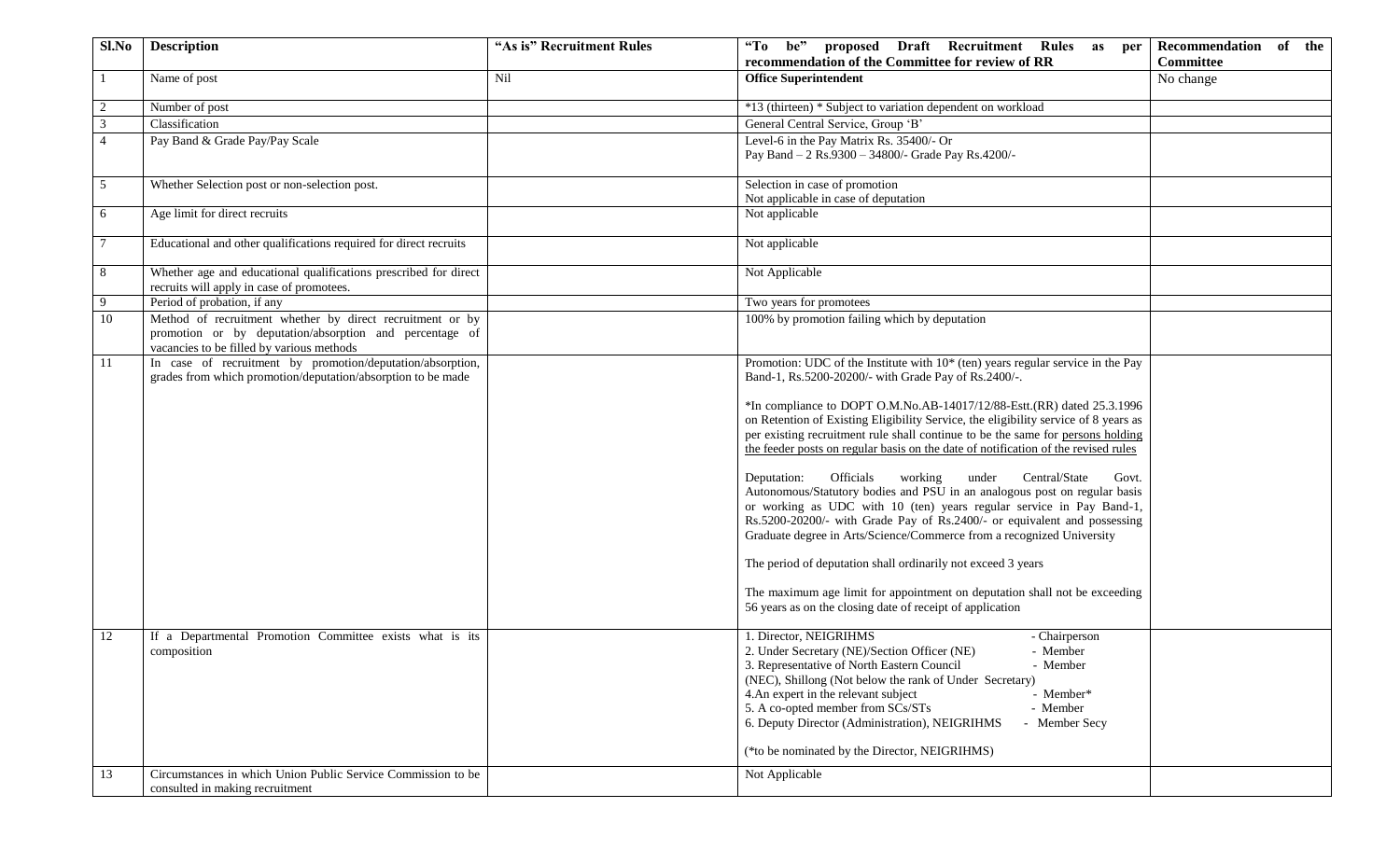| Sl.No          | <b>Description</b>                                                                                                                                                      | "As is" Recruitment Rules | "To be" proposed Draft Recruitment Rules as per recommendation of<br>the Committee for review of RR                                                                                                                                                                                                                                                                                                                                                                                                                                                                                                                                                                                                                                                                                                                                                                                            | <b>Recommendation of the Committee</b>                                                                                                                                                                                                                                                                                                                                                            |
|----------------|-------------------------------------------------------------------------------------------------------------------------------------------------------------------------|---------------------------|------------------------------------------------------------------------------------------------------------------------------------------------------------------------------------------------------------------------------------------------------------------------------------------------------------------------------------------------------------------------------------------------------------------------------------------------------------------------------------------------------------------------------------------------------------------------------------------------------------------------------------------------------------------------------------------------------------------------------------------------------------------------------------------------------------------------------------------------------------------------------------------------|---------------------------------------------------------------------------------------------------------------------------------------------------------------------------------------------------------------------------------------------------------------------------------------------------------------------------------------------------------------------------------------------------|
|                | Name of post                                                                                                                                                            | Nil                       | <b>Radiation Supervisor</b>                                                                                                                                                                                                                                                                                                                                                                                                                                                                                                                                                                                                                                                                                                                                                                                                                                                                    | The Committee recommended the age limit for<br>Direct Recruitment to 35 years. The Educational<br>Qualifications may be "B.Sc in Medical Technology<br>from<br>(Radiotherapy)<br>a<br>recognized<br>University/Institute recognized<br>AERB.<br>by<br>Experience of at least 3 years in Radiation<br>Technology "in a minimum 200 bedded hospital"<br>may be added as an essential qualification. |
| $\overline{c}$ | Number of post                                                                                                                                                          |                           | 2* (2018) *subject to variation depending on workload                                                                                                                                                                                                                                                                                                                                                                                                                                                                                                                                                                                                                                                                                                                                                                                                                                          |                                                                                                                                                                                                                                                                                                                                                                                                   |
| 3              | Classification                                                                                                                                                          |                           | General Central Service, Group 'B'                                                                                                                                                                                                                                                                                                                                                                                                                                                                                                                                                                                                                                                                                                                                                                                                                                                             |                                                                                                                                                                                                                                                                                                                                                                                                   |
| $\overline{4}$ | Pay Band & Grade Pay/Pay Scale                                                                                                                                          |                           | Level 7 in the Pay Matrix Rs.44900/- Or<br>Pay Band - 2 Rs.9300 - 34800/- Grade Pay Rs.4600/-                                                                                                                                                                                                                                                                                                                                                                                                                                                                                                                                                                                                                                                                                                                                                                                                  |                                                                                                                                                                                                                                                                                                                                                                                                   |
| 5              | Whether Selection post or non-<br>selection post.                                                                                                                       |                           | Promotion: Non Selection<br>Deputation/Direct Recruitment: Not applicable                                                                                                                                                                                                                                                                                                                                                                                                                                                                                                                                                                                                                                                                                                                                                                                                                      |                                                                                                                                                                                                                                                                                                                                                                                                   |
| 6              | Age limit for direct recruits                                                                                                                                           |                           | Not exceeding 35 years (relaxable for Govt. servants upto 5 years in accordance<br>with the instructions or orders issued by the Central.Govt. from time to time)                                                                                                                                                                                                                                                                                                                                                                                                                                                                                                                                                                                                                                                                                                                              |                                                                                                                                                                                                                                                                                                                                                                                                   |
| 7              | Educational<br>other<br>and<br>qualifications required for direct<br>recruits                                                                                           |                           | <b>Essential:</b><br>1. B.Sc in Medical Technology (Radiotherapy) from a recognized<br>University/Institute recognized by AERB<br>Experience of at least 3 years in Radiation Technology in a minimum 200<br>bedded hospital.                                                                                                                                                                                                                                                                                                                                                                                                                                                                                                                                                                                                                                                                  |                                                                                                                                                                                                                                                                                                                                                                                                   |
| 8              | Whether age and educational<br>qualifications prescribed for direct<br>recruits will apply in case of<br>promotees.                                                     |                           | Not Applicable                                                                                                                                                                                                                                                                                                                                                                                                                                                                                                                                                                                                                                                                                                                                                                                                                                                                                 |                                                                                                                                                                                                                                                                                                                                                                                                   |
| 9              | Period of probation, if any                                                                                                                                             |                           | 2 years for promotees and direct recruits                                                                                                                                                                                                                                                                                                                                                                                                                                                                                                                                                                                                                                                                                                                                                                                                                                                      |                                                                                                                                                                                                                                                                                                                                                                                                   |
| 10             | Method of recruitment whether by<br>direct recruitment or by promotion<br>or by deputation/absorption and<br>percentage of vacancies to be filled<br>by various methods |                           | Promotion failing which by Deputation/absorption failing which by Direct<br>Recruitment                                                                                                                                                                                                                                                                                                                                                                                                                                                                                                                                                                                                                                                                                                                                                                                                        |                                                                                                                                                                                                                                                                                                                                                                                                   |
| 11             | In case of recruitment by<br>promotion/deputation/absorption,<br>from<br>which<br>grades<br>promotion/deputation/absorption to<br>be made                               |                           | <b>Promotion:</b> Radiotherapy Technician of the Institute in Level $-5$ in the Pay Matrix<br>Rs.29200/- OR in the Pay Band-1, Rs.5200-20200/- with Grade Pay of Rs.2800/-<br>(pre-revised) with 11 (eleven) years of regular service in the grade.<br>Deputation: Officials working under Central/State Govt. Autonomous/Statutory<br>bodies and PSU in an analogous post on regular basis or working as Radiotherapy<br>Technician with 11 (eleven) years regular service in Level $-5$ in the Pay Matrix<br>Rs.29200/- OR in Pay Band-1, Rs.5200-20200/- with Grade Pay of Rs.2800/- (pre-<br>revised) or equivalent and possessing educational qualification at Column 7 above.<br>The period of deputation shall ordinarily not exceed 3 years<br>The maximum age limit for appointment on deputation shall not be exceeding 56<br>years as on the closing date of receipt of application |                                                                                                                                                                                                                                                                                                                                                                                                   |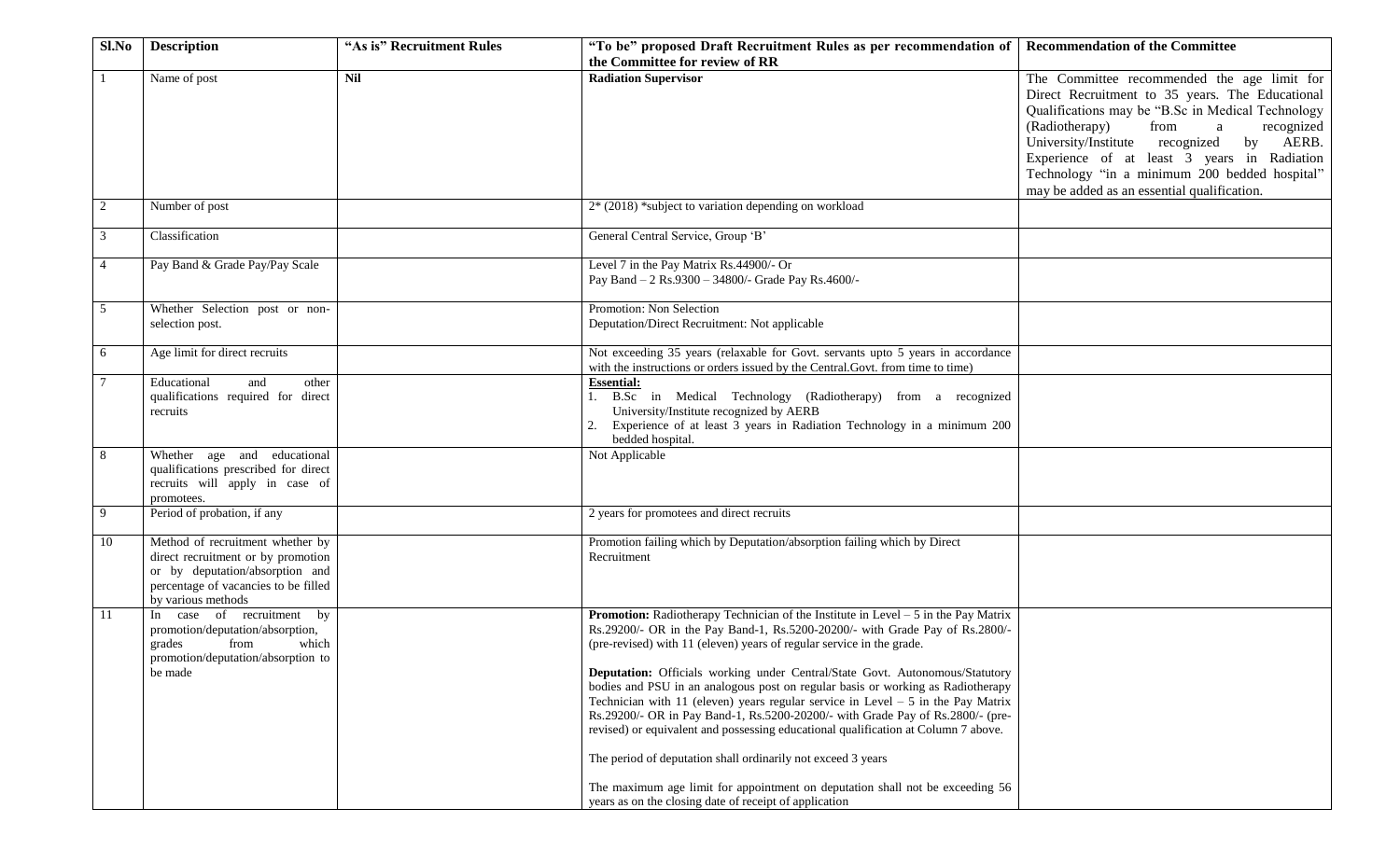| 12 | If a Departmental Promotion     | . Director, NEIGRIHMS - Chairperson                     |  |
|----|---------------------------------|---------------------------------------------------------|--|
|    | Committee exists what is its    | 2. Under Secretary (NE)/Section Officer (NE) - Member   |  |
|    | composition                     | 3. Representative of North Eastern Council - Member     |  |
|    |                                 | (NEC), Shillong (Not below the rank of Under Secretary) |  |
|    |                                 | 4. An expert in the relevant subject<br>- Member*       |  |
|    |                                 | 5. A co-opted member from SCs/STs<br>- Member           |  |
|    |                                 | 6. Deputy Director (Admn), NEIGRIHMS - Member Secretary |  |
|    |                                 | (*to be nominated by the Director, NEIGRIHMS)           |  |
| 13 | Circumstances in which Union    | Not Applicable                                          |  |
|    | Public Service Commission to be |                                                         |  |
|    | consulted in making recruitment |                                                         |  |
|    |                                 |                                                         |  |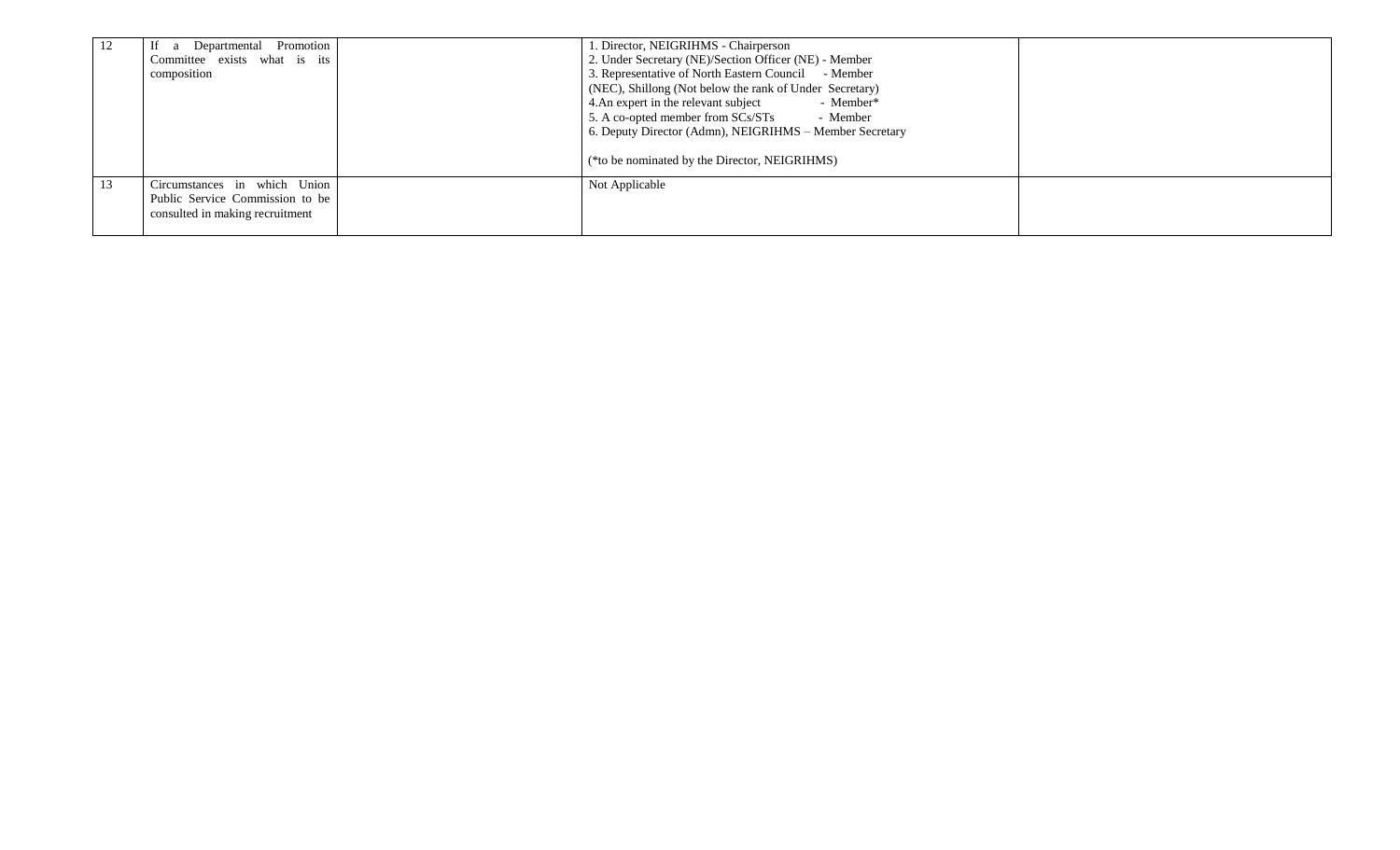| Sl.No          | <b>Description</b>                                                                                                                                                   | "As is" Recruitment Rules | "To be" proposed Draft Recruitment Rules as per                                                                                                                                                                                                                                                                                                                                                                                                   | <b>Recommendation of the Committee</b> |
|----------------|----------------------------------------------------------------------------------------------------------------------------------------------------------------------|---------------------------|---------------------------------------------------------------------------------------------------------------------------------------------------------------------------------------------------------------------------------------------------------------------------------------------------------------------------------------------------------------------------------------------------------------------------------------------------|----------------------------------------|
|                |                                                                                                                                                                      |                           | recommendation of the Committee for review of RR                                                                                                                                                                                                                                                                                                                                                                                                  |                                        |
|                | Name of post                                                                                                                                                         | Nil                       | <b>Modeller</b>                                                                                                                                                                                                                                                                                                                                                                                                                                   | No change                              |
| $\overline{2}$ | Number of post                                                                                                                                                       |                           | 1* (2018) *subject to variation depending on workload                                                                                                                                                                                                                                                                                                                                                                                             |                                        |
| 3              | Classification                                                                                                                                                       |                           | General Central Service, Group 'C'                                                                                                                                                                                                                                                                                                                                                                                                                |                                        |
| $\overline{4}$ | Pay Band & Grade Pay/Pay Scale                                                                                                                                       |                           | Level 5 in the Pay Matrix Rs.29200/- Or<br>Pay Band - 1 Rs.5200 - 20200/- Grade Pay Rs.2800/-                                                                                                                                                                                                                                                                                                                                                     |                                        |
| 5              | Whether Selection post or non-selection post.                                                                                                                        |                           | Not Applicable                                                                                                                                                                                                                                                                                                                                                                                                                                    |                                        |
| 6              | Age limit for direct recruits                                                                                                                                        |                           | Not exceeding 30 years (relaxable for Govt. servants upto 5 years<br>in accordance with the instructions or orders issued by the<br>Central.Govt. from time to time)                                                                                                                                                                                                                                                                              |                                        |
|                | Educational and other qualifications required<br>for direct recruits                                                                                                 |                           | Diploma/Certificate<br>Fine<br>Arts/Commercial<br>in<br>Arts/Modelling from a recognized Institution / University<br>2. 3 years' experience in illustration and modeling, preferably<br>in a teaching Institution<br>Desirable: Degree in Graphic design, Auto CAD, Commercial<br>drawing, Medical illustration, Computer graphics.<br>Experience of working in reputed commercial publication house.                                             |                                        |
| 8              | Whether age and educational qualifications<br>prescribed for direct recruits will apply in<br>case of promotees.                                                     |                           | Not Applicable                                                                                                                                                                                                                                                                                                                                                                                                                                    |                                        |
| 9              | Period of probation, if any                                                                                                                                          |                           | 2 years for direct recruits                                                                                                                                                                                                                                                                                                                                                                                                                       |                                        |
| 10             | Method of recruitment whether by direct<br>recruitment or by promotion or by<br>deputation/absorption and percentage of<br>vacancies to be filled by various methods |                           | Direct Recruitment                                                                                                                                                                                                                                                                                                                                                                                                                                |                                        |
| 11             | of<br>recruitment<br>by<br>In<br>case<br>promotion/deputation/absorption,<br>grades<br>from which promotion/deputation/absorption<br>to be made                      |                           | Not Applicable                                                                                                                                                                                                                                                                                                                                                                                                                                    |                                        |
| 12             | If a Departmental Promotion Committee<br>exists what is its composition                                                                                              |                           | 1. Deputy Director, (Admn), NEIGRIHMS -<br>Chairman<br>2. Under Secretary (NE)/Section Officer (NE) - Member<br>3. Representative of North Eastern Council<br>- Member<br>(NEC), Shillong<br>(not below the rank of Under Secretary)<br>4. An expert in the relevant subject<br>- Member*<br>5. A co-opted member from SCs/STs<br>- Member<br>6. Administrative Officer, NEIGRIHMS - Member Secy<br>(*to be nominated by the Director, NEIGRIHMS) |                                        |
| 13             | Circumstances in which Union Public<br>Service Commission to be consulted in<br>making recruitment                                                                   |                           | Not Applicable                                                                                                                                                                                                                                                                                                                                                                                                                                    |                                        |